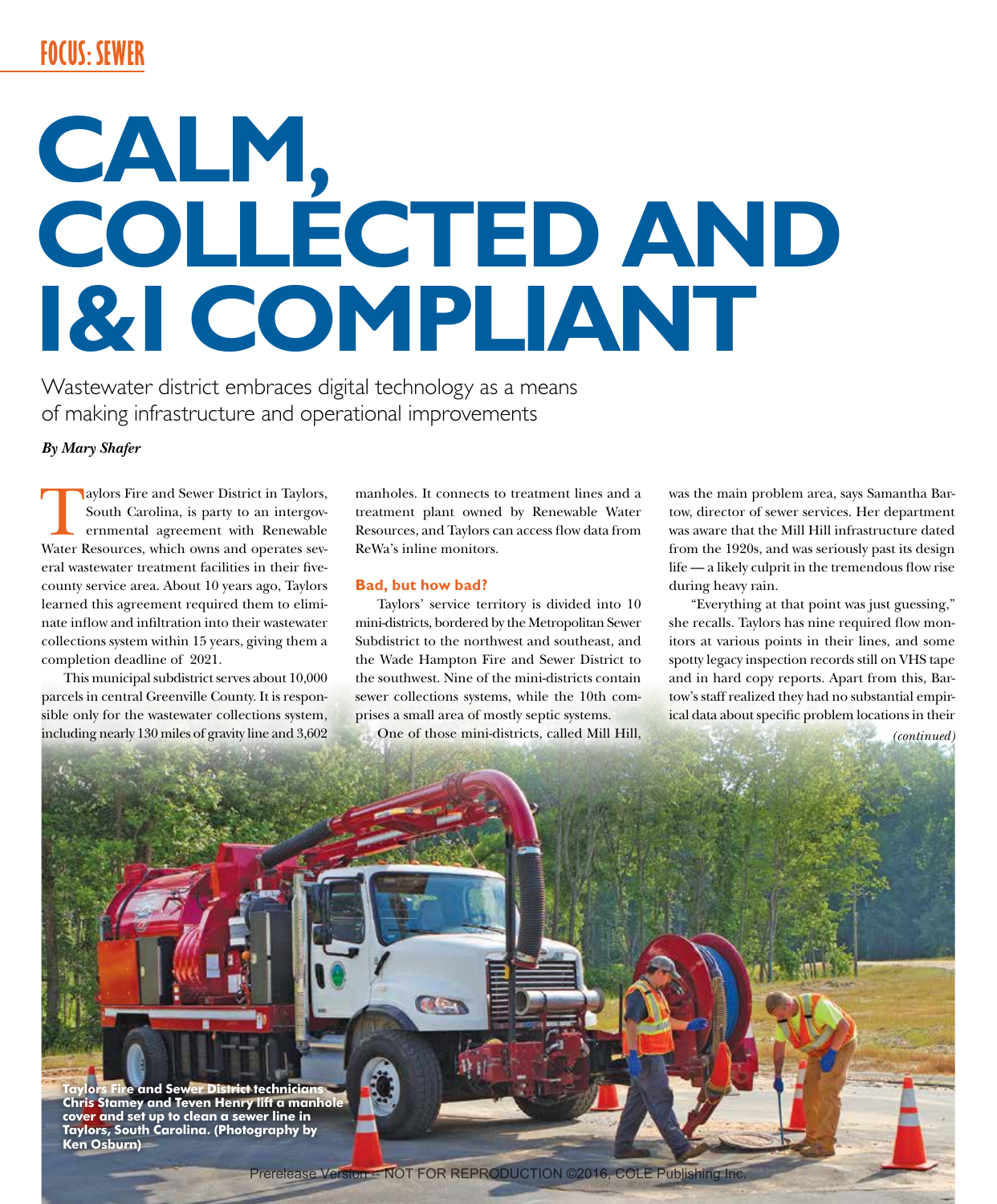

**Administrative assistant Alicia Jenkins, Director of Sewer Services Samantha E. Bartow, construction crew leader Chris Powell, and GIS analyst Kristien King discuss the day's schedule at Taylors Fire and Sewer District.** 

system. "Until we do post-work monitoring, we won't know the percentage of I&I Mill Hill was responsible for, but we know from the instant jumps on the flow monitors during rain events that it's substantial."

Bartow's team knew that to comply with the agreement, "just guessing" wouldn't cut it. They would need to inspect their entire system and identify problem areas, then plan, schedule and budget for specific repairs and rehabilitation. So they began monitoring the system with flowmeters in 2006 when the I&I reduction order came down. They quickly estimated how long initial CCTV inspections would take, and started those immediately.

#### **Going digital**

While Taylors can pull flow data to determine what percentage of I&I originates in bordering subdistricts — Wade Hampton Fire & Sewer District, Metropolitan Sewer and the City of Greer — Mill Hill is all theirs, so ReWa wouldn't pay for the repairs.

Taylors is funded through millage or tax notices and user fees, and this was an extensive project. They were able to get a \$2 million loan from the state revolving fund to subcontract actual CIPP repairs and new pipes for the Mill Hill mini-system, but all the in-house cleaning, inspection and preparatory work was going to be labor intensive and costly.

They had to keep costs as low as possible, and realized one way would be to switch over to alldigital CCTV inspection systems. Up until this point, issues were written on random sheets of

#### **Construction crew leader Chris Powell (front) and sewer technician Jesse Evett prepare to seal a manhole ring.**

paper, and finding any asset information required hunting through folders by line and segment numbers for notes and still photos. Naturally, accuracy suffered.

#### **Upgrades and outcomes**

In 2008, they made their first move toward digital, replacing an old inspection truck with a Ford F450 Gas Cab 4x4, outfitted with a CUES K2 Base Station saved from the old truck. The existing TV reels were also moved into the new unit, along with all software: PipeLogix Inc's Flexidata and its Digital Video Survey module, their GIS package and the Windows 7 OS. In 2010, Flexidata was rebranded as PipeLogix, and Taylors bought their ESRI GIS software module.

Onboard inspection software now includes PipeLogix with the lateral module. They also switched from MS Access database-generated paperwork orders to CityWorks/ArcGIS CMMS integrated digital utilities management software in July 2014.

"Our crew uses CityWorks to locate assets, manage their workflow and prioritize repairs," Bartow says. "The bulk of the work is done on desktop computers, but out in the field they use tablets for quick reference."

Following an introductory period to familiarize themselves with CityWorks, the Taylors crew realized it would be beneficial to port the Pipe-Logix information to CityWorks, for users like

*(continued)*

# **PROFILE:** Taylors Fire and Sewer District, Greenville County, South Carolina

**FOUNDED:** 1958

**POPULATION SERVED:** 10,000 customers

#### **AREA SERVED:**

16 square miles of the City of Taylors in central Greenville County

**STAFF:** 16; 11 in operations and 5 in administration

#### **INFRASTRUCTURE:**

About 130 miles of 6- to 15-inch sewer main collection pipes within 10 minidistricts, comprising 3,602 manholes and one pump station. Connected to 17.14 miles of trunk line, 1.6 miles of force main and one pump station operated and maintained by Renewable Water Resources.

**ANNUAL EXPENSE BUDGET:**  \$2,357,500

**WEBSITE:**  www.taylorsdistrict.org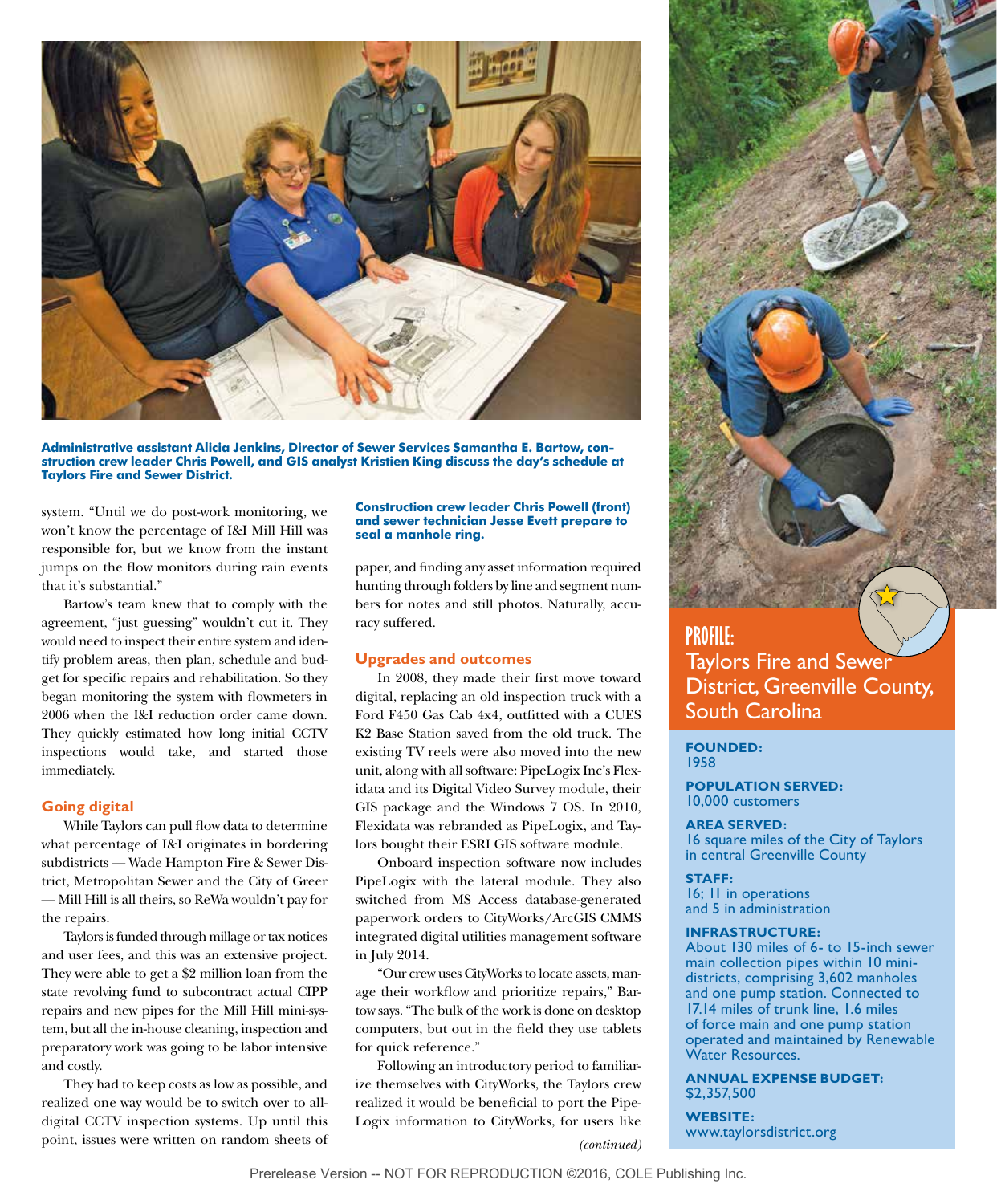

#### **Mike Jones (left) and Gary Cantrell lower a CUES camera into a manhole for a sewer line inspection.**

the subdistrict's director — who doesn't have hands-on daily experience with PipeLogix — to review work orders and work to date, and to analyze completed work.

"Being able to see that data in one software program is very beneficial for upper-level management, to be able to make decisions on priorities," Bartow says. "It also allows us to have all the information about our CCTV inspections in one place."

#### **Technician Mike Jones (left) and TV crew leader Gary Cantrell run a sewer line inspection from the control room of the CCTV van.**

She cites, for example, the ability to see the work order requests and any related comments, and compare them to the actual TV inspection details collected from the field with PipeLogix.

## **Playing nice and unexpected benefits**

Technicians are now inputting data from the field via iPhone and iPad. Reports can be generated anywhere via screen or print.

"We installed a CCTV interface module and are now working with PipeLogix to get their software and Cityworks to work together, importing videos and linking to work orders," Bartow says.

"We use Cityworks every day for the SC811 program, which is handled by our TV crew. PipeLogix and Cityworks combined have helped us locate areas of inflow and infiltration, where we would need to place a flow monitor, or have our construction crew make a repair. This has been a tremendous help, especially when the wastewater treatment facility our collections system dumps into required us to submit an inflow and infiltration reduction plan for a new subdivision flow request."

Cityworks has also helped Taylors' customer service staff keep better records of recurring incidents and complaint calls. It has helped improve their response time, since customer service staff can now answer questions that, in the past, had to be handled by field personnel. This has also

freed up the field crews to be more productive.

The Taylors team is finding that the PipeLogix software also helps enable compliance with their new 811 safety hotline program, which requires people to call in before they dig on their property to be sure they won't strike underground utilities. The subdistrict processes more than 200 of these work tickets per month.

Now, technicians can just get a number off a PipeLogix report, go out into the field, measure off footage between two manhole points and mark where the service lateral taps into the mainline. Then the crew paints a line on the ground and/ or places flags to indicate to the property owner where they should avoid digging.

That saves significant time and labor, says Bartow. "Without the PipeLogix reports, we'd have to do everything from the surface. That would mean we'd have to have a crew dedicated just to that work, which would be tremendously expensive. One subdistrict quoted a minimum of \$100,000 to do this."

## **Related equipment changes**

Along with the software upgrades, they've since added an Insight/Vision push camera on a fiberglass rod, a CUES K2 portable system, a self-propelled lateral inspection system with color pan-and-rotate camera for 6- to 30-inch mains and